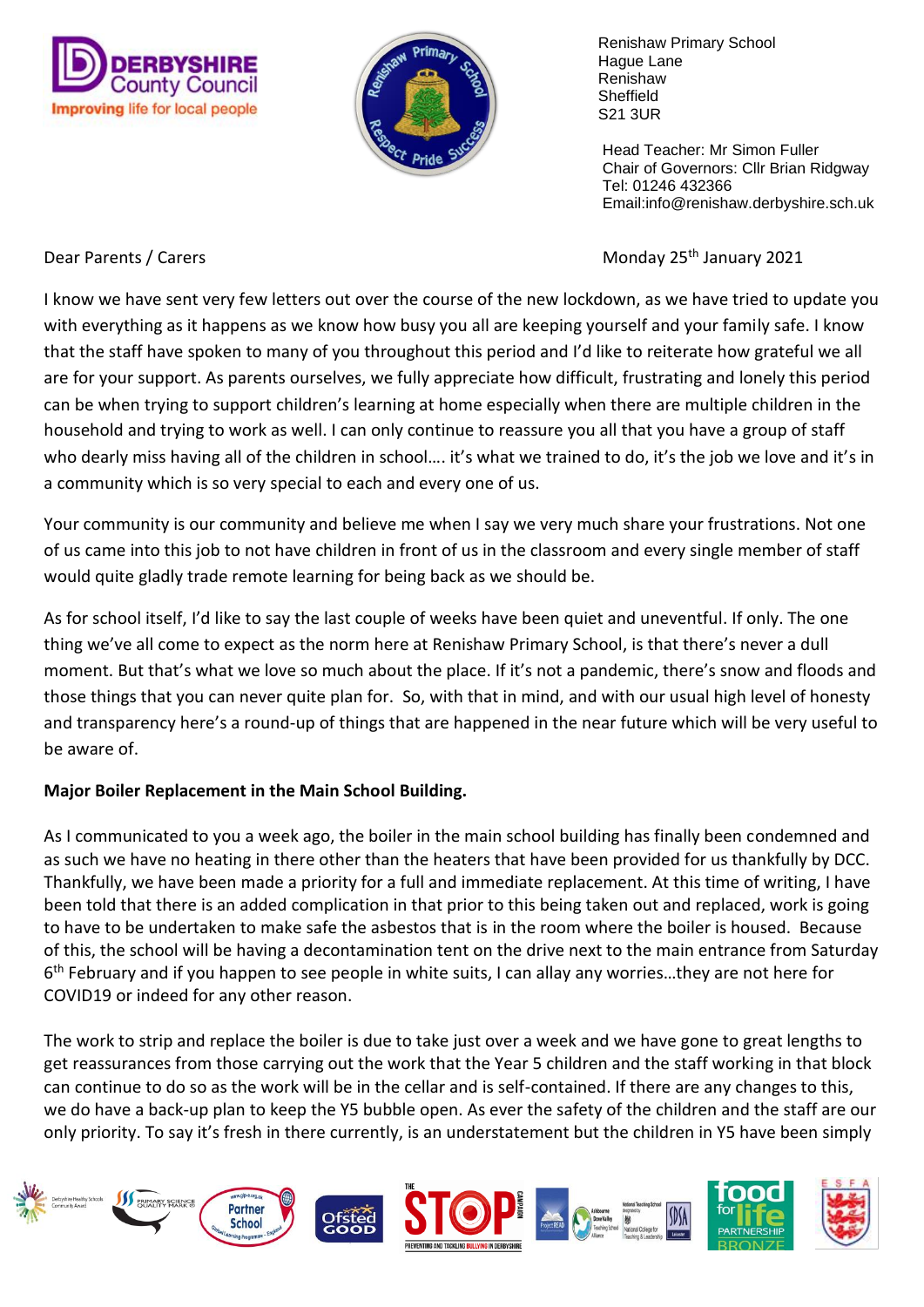



 Head Teacher: Mr Simon Fuller Chair of Governors: Cllr Brian Ridgway Tel: 01246 432366 Email:info@renishaw.derbyshire.sch.uk

amazing in their attitude and resilience as have all of the children right across school during these freezing temperatures.

If you have any further concerns or questions regarding this situation, please feel free to contact me or Miss Baker in school. I will update you with plans over the next few days as we make have to restrict some pedestrian flow around some areas of the school site.

# **Lateral Flow Tests (LFT)**

Starting hopefully this weekend, the staff are now being asked by the Government to undertake LFTs twice a week in a bid to prevent asymptomatic transmission. This is a voluntary process, but all results will be used to help the national picture.

It is important to note a few things and how it potentially impacts on us all:

If a staff member tests positive on one of the tests, then I will need to immediately close the bubble that the staff member is associated with. Even though the LFTs are not as accurate as the PCR tests, I cannot take any more risks than are necessary. This also includes if that member of staff has had two consecutive void tests. In this case that member of staff has to have a PCR test as if they have tested positive. As a result of this, a typical week in all primary schools could be as follows. Again, it is only fair to make you all and especially the key worker and vulnerable families aware of the situation.

A potential weekly scenario might look like this:

- Monday: Possible Bubble Closed. Positive LFT result reported from Sunday night.
- Tuesday: Bubble closed. Staff member is awaiting result from PCR test. If PCR test result back negative. All fine
- Wednesday: Bubble still closed. If PCR test result back negative. All fine
- Thursday: Bubble Closed. Positive LFT result reported Thursday night. Staff member is awaiting result from PCR test. If PCR test result back negative. All fine
- Friday: Bubble still closed. If PCR test result comes back negative. All fine

This scenario is a distinct possibility, and you all need to be prepared for this to happen. With the national statistics saying 1 in 3 people in the population are asymptomatic,

Where a bubble is closed, the children and adults associated with the affected bubble will need to self-isolate and so cannot access school until further notice is given. In this case, all learning will be done remotely. Where home access to devices cannot be arranged at such short notice, I will aim to arrange for a laptop loan for the period away from school if this is needed.

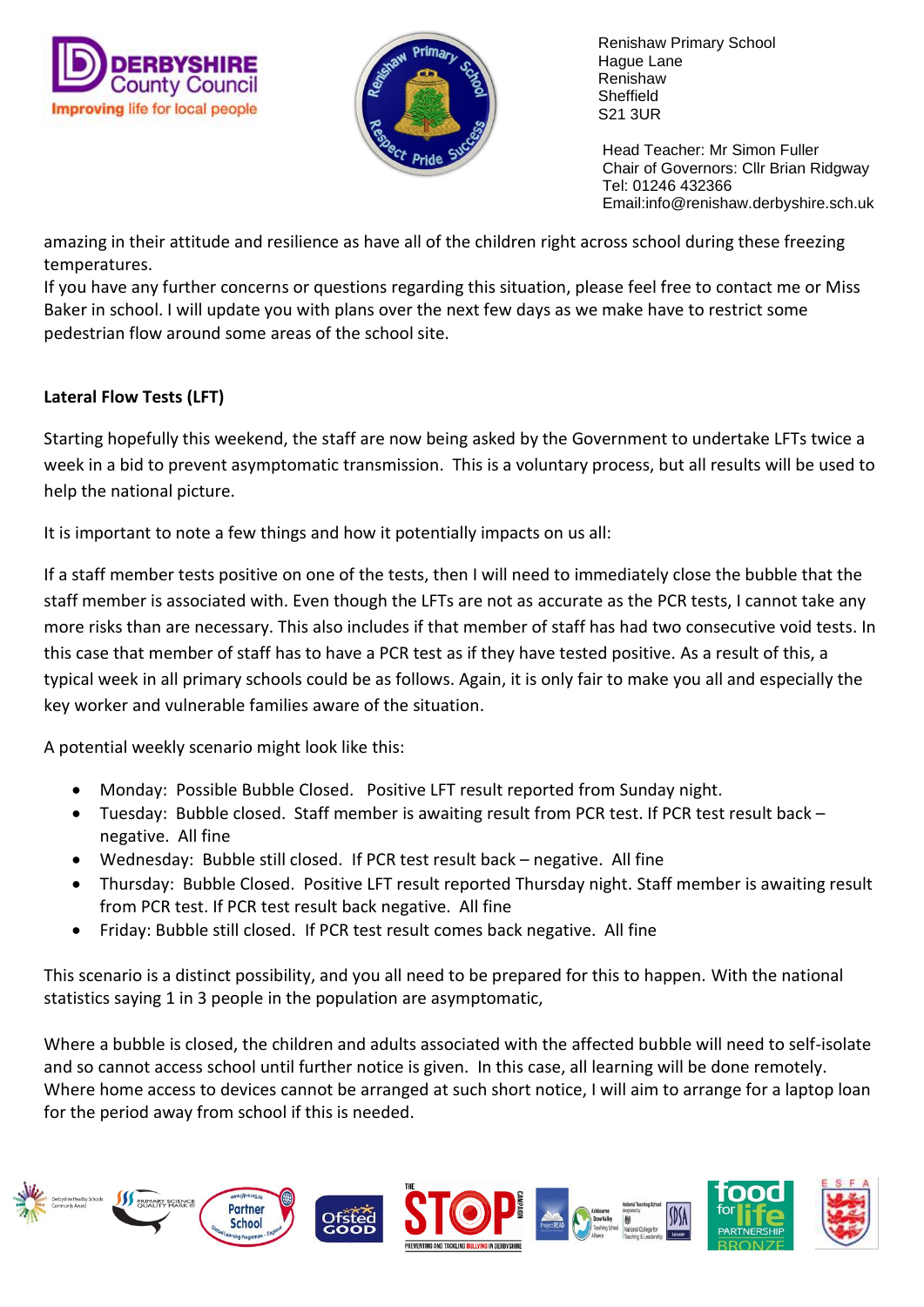



 Head Teacher: Mr Simon Fuller Chair of Governors: Cllr Brian Ridgway Tel: 01246 432366 Email:info@renishaw.derbyshire.sch.uk

If your child is in the bubble that needs to self-isolate, but was not in school during the identified period, you will still will need to keep them at home. They do not need to self-isolate, but I cannot safely move staff around to accommodate 'part bubbles' as these are set and the classroom will ned to be thoroughly cleaned.

### **Remote Learning**

We are so gobsmacked at the adaptability of you all with the remote learning that is happening. The work has been superb and it is clear that lots of effort is being funnelled into trying to do the right thing. It won't always work, and be prepared for those times. Be prepared to say 'No, that's it, I can't turn it on/off any more!' Walk away, have a drink, grab a book and read with your child, get a ball out on the back garden, grab some pencils and draw. This is one of the main reasons for not streaming live-lessons. The fear of missing out is too great and not worth the hassle if you get unlucky.

A huge thank you to those who have taken the time to give us some amazing feedback regarding the home learning programme we have put in place so far. This along with any suggestions you may have, will help us to continue to improve this as we go forward. You know we are not a school that likes to stand still. Our village deserves better than that. I you would like to contribute, please follow the link:

<https://forms.gle/sC9FYi51KTkGDyRu5> It should take you 5-10 minutes to complete.

We are aware that there some children who have done very little up to now and are proving hard to contact. All our staff can do is point out is that if your child doesn't do any of the school work, there will be huge gaps in their learning when we get back. Some of these gaps may be difficult to overcome and could have serious knock-on effects not only for this year, but for later years too. SO PLEASE READ AND DO THE BASICS AS A MINIMUM. It's a very fine line to draw, but we would not be doing our job if we didn't point it out.

## **Home Access**

Please let school know if you are having trouble with the tech at home we have: Laptops: Available for loan. Good laptops with the shortcuts already on. You just need your Office logins Data Increase: With a few details from you, I can send details to the main providers and they can upgrade your data limit (provider dependent)

### **School Numbers**

We are getting close near full classes in some bubbles. If we get too close, I shall need to be a little more 'guidance-focused' in my approach. This will include requiring critical workers to provide letter from employers so that we can ensure everyone who genuinely needs place can get one. The DFE makes clear in its guidance that children should still be kept at home where and whenever they can be to ensure your child is as safe as possible and we thank all of you for keeping children at home where you can. We have spent a lot of time to ensure that the work being provided online matches that being done in the classroom. However, in order to allow this to happen we are staffing classes to a minimum so that full time online support can be provided for those children getting stuck and needing to talk to someone.

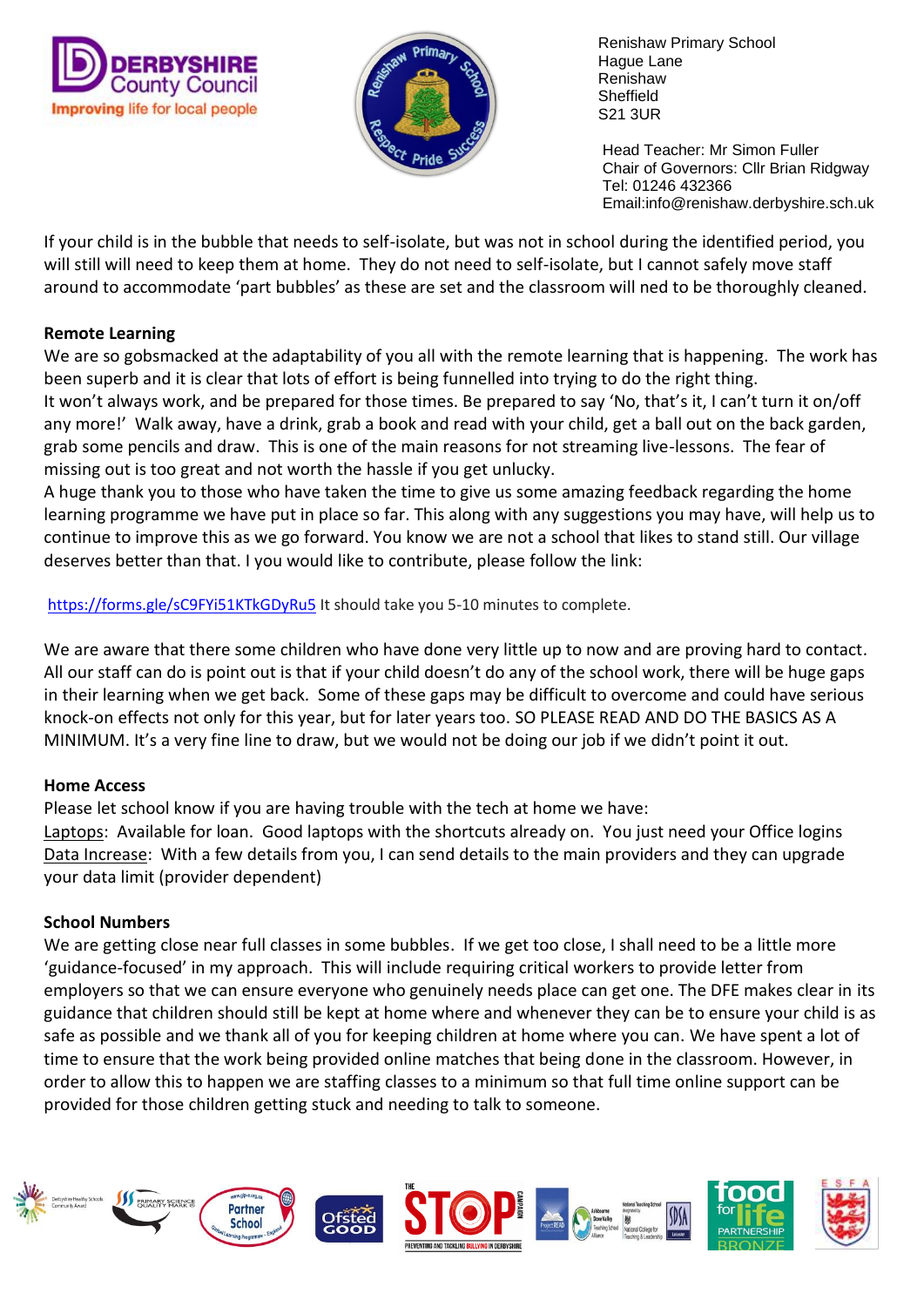



 Head Teacher: Mr Simon Fuller Chair of Governors: Cllr Brian Ridgway Tel: 01246 432366 Email:info@renishaw.derbyshire.sch.uk

We are in constant contact with senior advisors from Derbyshire County Council to guide support and inform all of the decisions we make. I can assure you that they are made in line with the guidance from the DFE, and on an individual basis without bias or prejudice.

I apologise in advance for this, but it is in an effort to maintain the balance we are currently managing between teachers delivering face-to-face and remote. Please do not be offended if I ask for this, I am only trying to keep everyone safe. At the moment, we are fine, and no-one needs to panic.

#### **Food Bank and Freedom Programme This was sent to me this morning which some parents may find useful.**

"My name is Jacqui and I am the foodbank co-ordinator , working for New Hope Community Church (NHCC) Halfway.

I am concerned that we may be missing families and children in food crisis in these unprecedented times.Families who may now be struggling financially due to being furloughed, having reduced working hours, waiting on Universal Credit benefit, or needing help with children being off school due to the pandemic or school holidays. As a school you can refer them over to us and we can help out by providing a 3 meal a day for 7 days food parcel for families or a breakfast and lunch for children who are entitled to free school meals.

## **I have attached a referral form and a referrers flow chart for your information"**

We are told that you must contact us directly for this help as we will be designated a "Designated Referrer" for assessment before passing the form on to the programme. All cases will be dealt with, with the highest levels of privacy and confidentiality.

I also have attached some information about a domestic violence group that I facilitate at Halfway called The Freedom Programme, should you know of anyone that might benefit from attending.

## **Half Term**

We have been officially told by the DFE, that schools are not being asked to stay open for critical worker's families and vulnerable children over the planned half term period. As such, Renishaw Primary School will be closed as planned for one week from Friday 12<sup>th</sup> February until Monday 22<sup>nd</sup> February. Families in receipt of free School Meals will be contact by DCC to explain how they can be supported over the half term through the county's COVID WINTER GRANT SCHEME.

## **And to finish**

Miss Morgan will be leaving us in the next couple of weeks to go on maternity leave. She will be temporarily covered by Miss Swift who of course you already know. I know you will join me and the staff in wishing Miss Morgan and her family all the very best with the imminent addition to her new arrival until we see her again at the end of the summer term.